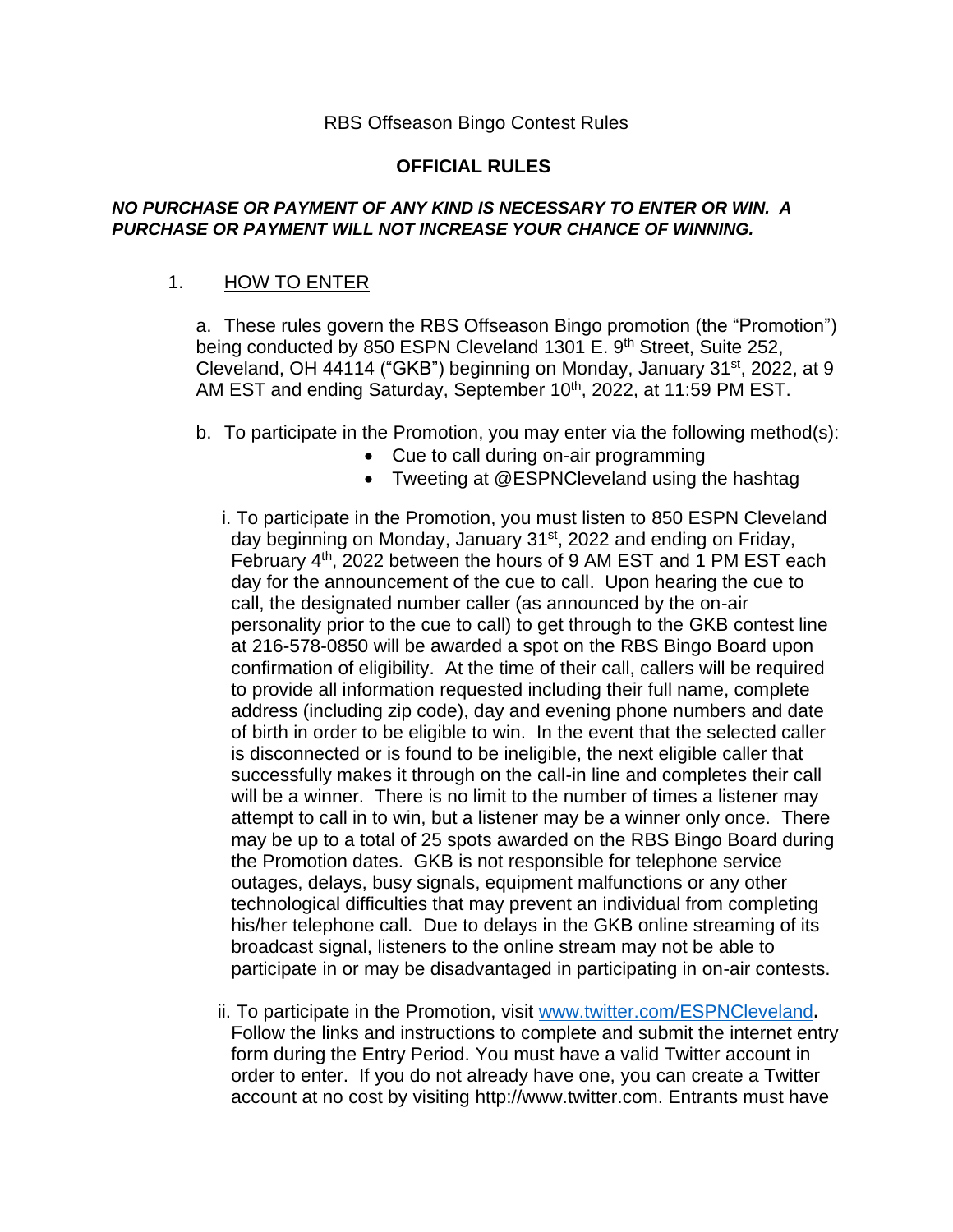Direct Messages open in order to be contacted. Entries submitted may not be acknowledged or returned. Proof of submission of an entry shall not be deemed proof of receipt by GKB. Internet entrants are subject to all notices posted online including but not limited to GKB's Privacy Policy. Use of Facebook as a means of entry will be subject to Facebook's privacy policy and terms of service. By participating in the Promotion, entrant understands that he or she is providing his or her information to GKB and not Facebook. Further, entrant specifically agrees to release Facebook from any and all liability associated with this Promotion. The Promotion is in no way sponsored, endorsed or administered by, or associated with, Facebook. 25 squares will be awarded via Twitter during the Promotion dates.

iii. Each bingo square awarded to an entrant will have a unique potential event that could take place during the Browns offseason. Each entrant will be assigned (1) square. The prize tier that each entrant is eligible to win will be determined by the likelihood of that event occurring. Each square will be listed at [www.ESPNClevelandContests.com](http://www.espnclevelandcontests.com/) and all prize tiers are listed below.

## 2. ELIGIBILITY RESTRICTIONS

a. The Promotion is open to all persons who are 21 years of age or older and who reside in the United States of America. Employees of GKB, its subsidiary and affiliated entities, GKB's advertising and promotional agencies, its participating sponsors, other radio stations in the Cleveland metropolitan area and the members of their immediate families (spouse, parents, siblings, or children) and/or households (whether related or not) are ineligible to participate or win. This Promotion is subject to all applicable federal, state and local laws and regulations and is void where prohibited.

b. Listeners are eligible to win a prize in a Promotion conducted by GKB only once every seven (7) days and only once every thirty (30) days if the prize is valued over \$600. Only one (1) winner per household is permitted in any GKB promotion.

c. The winner must provide valid government-issued photo identification and provide his or her complete address, date of birth and phone number to claim a prize.

d. Entrants are required to provide truthful information and GKB will reject and delete any entry that it discovers to be false or fraudulent. GKB will disqualify any entry from individuals who do not meet the eligibility requirements.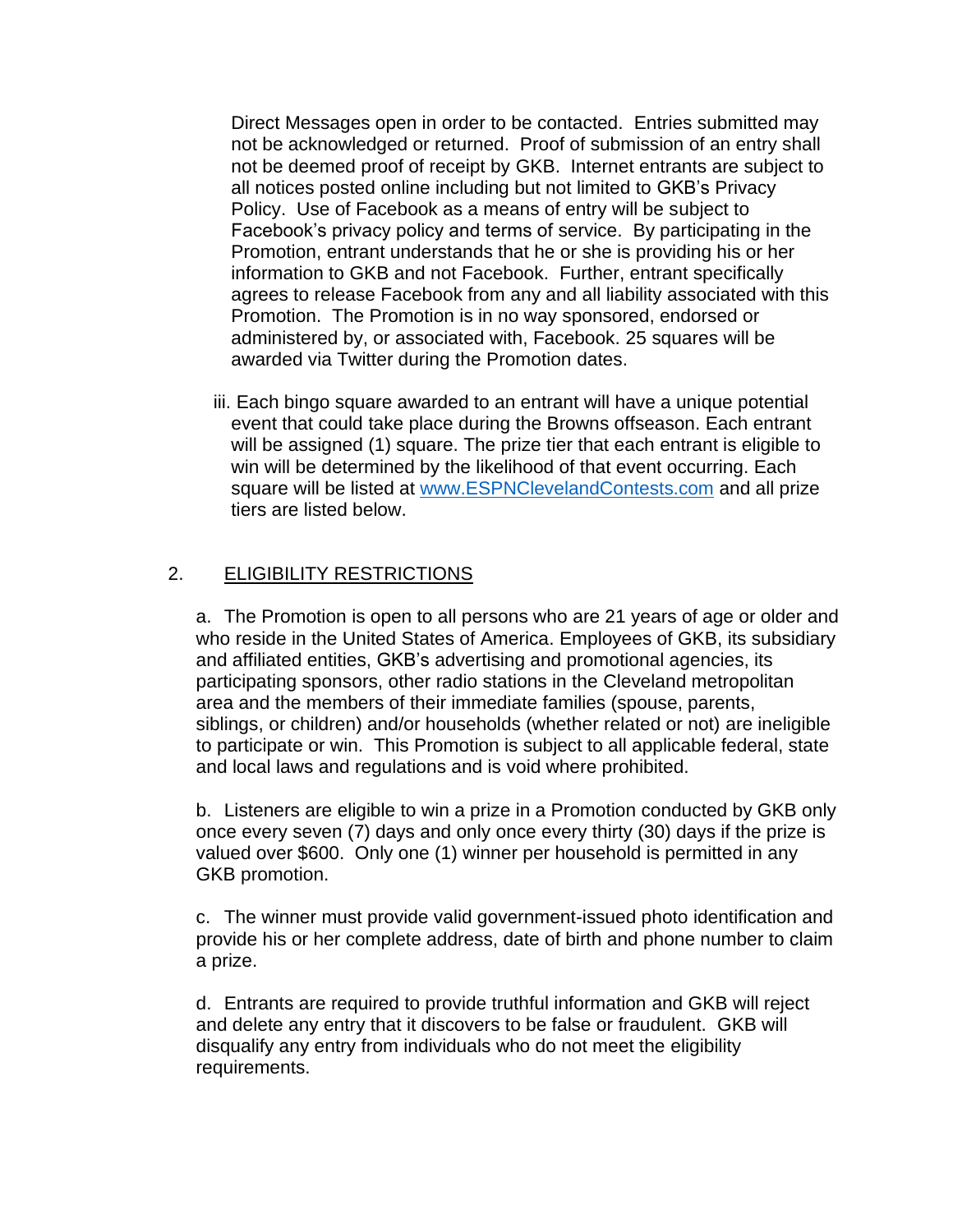## 3. PRIZES

a. Up to fifty (50) total Prizes will be awarded in this Promotion. Prizes will be awarded based on if and when the occurrence of the awarded square takes place. Each prize consists of up to one of the following:

- $(13)$  Hail Mary prize packs  $(ARV = $100)$
- (19) Big Play prize packs  $(ARV = $50)$
- $(18)$  First Down prize packs  $(ARV = $15)$
- b. The Approximate Retail Value ("ARV") of the prize depends on the level of difficulty for each square to take place. The winner will be solely responsible for all taxes and all other fees and expenses not specified herein associated with the receipt and use of the Prize. GKB accepts no responsibility for repairing any real or supposed damage to any prize.
- c. All prizes or prize certificates may be picked up at the office of GKB at the address below. The winner will forfeit any prize or prize certificate not claimed within thirty-three (33) days of winning. In the event that a prize or prize certificate is mailed to the winner, it will be with the prior written consent of the winner and therefore, winner assumes the risk of its loss. GKB is not responsible for the safe arrival of a prize or prize certificate
- d. There is no substitution, transfer or cash equivalent for prizes, except that GKB may, at its sole discretion, substitute prizes or cash of comparable value. The prizes are expressly limited to the item(s) listed above and unless otherwise expressly specified, do not include taxes, gratuities or any other expenses. Other restrictions may apply.

#### 4. WINNER SELECTION AND NOTIFICATION

a. Decisions of GKB management with respect to the Promotion are final.

b. (25) squares will be awarded on-air during the Promotion dates between 9 AM and 1 PM ET and (25) squares will be awarded via Twitter during the Promotion dates.

c. Once all (50) squares are awarded to entrants, winners will be determined based on whether or not the occurrence of their square takes place. For example, if an entrant is awarded the "Baker Mayfield is traded" square, that entrant will only be awarded if Baker Mayfield is traded.

d. Odds of winning a Qualifying Prize depends upon the number and order of calls received.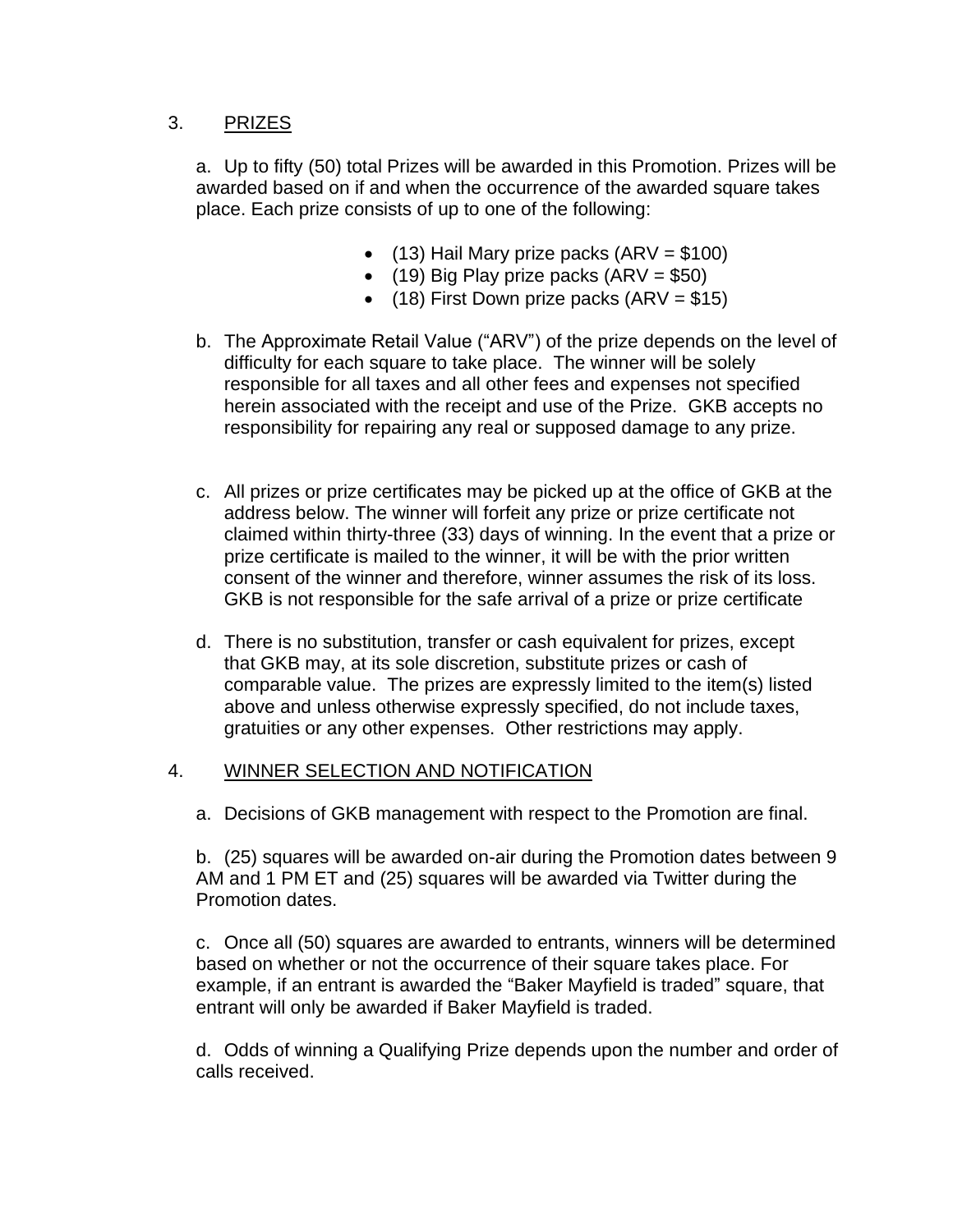e. Qualifiers must listen to 850 ESPN Cleveland to win. Winners need not be present to win.

g. The winner must execute and return any required affidavit of eligibility and/or liability/publicity release within thirty (30) days of winning or prize will be forfeited and no alternate winner will be selected. If a potential winner cannot be contacted, fails to sign and return the required affidavit of eligibility and/or liability/publicity release within the required time period, or if a prize or prize notification is returned as undeliverable, the potential winner forfeits the prize.

## 5. CONDITIONS

a. Payments of all federal, state and local taxes are solely the responsibility of the winner. The winner will be required to complete and submit an IRS Form W-9 with the winner's full Social Security Number or the equivalent for receipt of any prize valued at \$600 or more or for any prizes awarded by GKB in a calendar year with an aggregate value of \$600 or more. Failure to submit a complete W-9 or equivalent will result in forfeiture of the prize. Such winnings of \$600 or more will be reported to the IRS.

b. By participating in the Promotion, the winner agrees to have the winner's name, voice and likeness used in any advertising or broadcasting material relating to the Promotion without additional financial or other compensation, and, where legal, to sign a publicity release confirming such consent prior to acceptance of the prize.

c. Prior to awarding any prize(s) or prize certificate(s), GKB, in its sole discretion, may require Promotion winner(s) (and any travel companion(s) or guest(s)) to sign a liability release, agreeing to release and hold harmless GKB, its subsidiary and affiliated entities, their respective officers, shareholders, directors, employees, agents and representatives and all of their successors and assigns from and against any and all claims or liability arising directly or indirectly from the prize and participation in the Promotion.

d. If for any reason this Promotion cannot be executed as planned, including, but not limited to, as a result of infection by computer virus, tampering, unauthorized intervention, fraud, technical failures, or any other causes beyond the control of GKB that corrupt or affect the security, administration, fairness, integrity or proper conduct of the Promotion, or if the Promotion is compromised or becomes technically corrupted in any way, electronically or otherwise, the Station reserves the right to cancel, terminate, suspend, or modify the Promotion. If the Promotion is terminated before the original end date, GKB reserves the right to select the winner(s) by random drawing from among all eligible non-suspect entries received as of the termination time/date or otherwise modify the procedure for selecting winner(s).